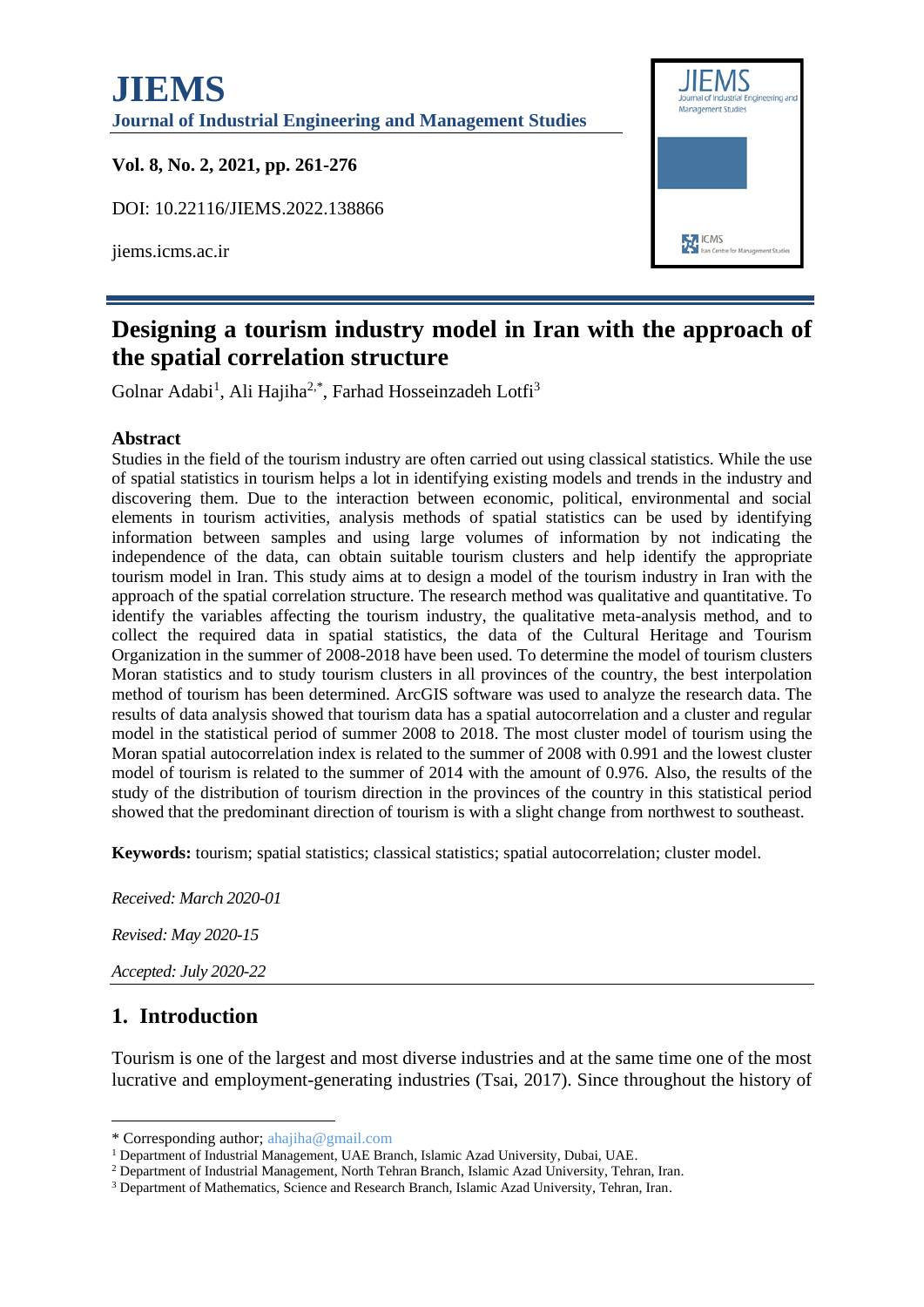human life, their movement and migration and travel from one land to another have played a key role in the creation and expansion of civilizations, this industry undoubtedly as the most important human movement has a direct impact in the growth and promotion of knowledge, economy, and culture and plays a key role in building understanding between countries, especially world peace (Wood, 2018). From the economists' point of view, tourism is one of the fastest ways to return capital, and experts say that it has the highest rate of capital accumulation. Also, the growth of tourism is associated with economic development, which includes improving employment and creating appropriate social conditions for the development of society (Liu and Wu, 2019). In addition to creating diverse activities in society, tourism brings dynamism in various economic sectors and has a constructive impact on creating a currency balance (Prakash, Kumar and Gautam, 2020).

Tourism, as one of the important economic branches, has a special place in the competition with other commercial products of each country and is considered as one of the income sources and the largest service industry in the world (Titu, Răulea & Tîtu, 2016). This industry, while is a paradoxical and complex phenomenon, is lucrative, balances economic development at the regional level, establishes a fair distribution of income, and has a key role in creating jobs and complementary direct and secondary sources of income (Nguyen & Funck, 2019). Currently, tourism and other sub-sectors are one of the largest economic sectors in the world, which is considered in many countries and as a result, one of the most important activities in the economic cycle of the countries, especially in terms of employment, currency production and the prosperity of different regions which besides that, it has communication, political, cultural benefits and special international influences (Boley, Strzelecka & Woosnam, 2018).

Today, the tourism industry is so important in the socio-economic development of countries that economists call it "invisible exports". Many countries consider this industry as the main source of income, job creation, private sector growth, and infrastructure development (Jadhav, 2020). According to the statistics of the World Tourism Organization (WTO), the tourism industry in the world will grow significantly by 2020, so that this industry will probably be able to equalize the oil industry in terms of revenue (Diakonidze, 2019). Currently, in developed countries such as Iran, the use of all facilities and capabilities to achieve sustainable and comprehensive development, as well as the replacement of new sources of income is considered necessary and essential (Khoshnevis Yazdi, Homa Salehi, and Soheil Zad, 2017). According to the experts, this industry is the third fastest growing and most dynamic economic phenomenon after the oil and automobile industries, and as a result, its development has a significant impact on strengthening the social foundation in terms of economics (Nunkoo, Seetanah, Jaffur, Moraghen & Sannassee, 2020) and this caused that the development, growth, and promotion of this industry are set on the agenda of governments so that to be able to be placed as an alternative to other industries such as the oil industry and its related economy in the development of Iran (Lashkarizadeh, Kashmir, Gashti and Shahrivar, 2012).

Iran is one of the five countries in the world in terms of climate diversity and one of the ten countries in the world in terms of history and culture, which with its rich historical and geographical attractions, is a country prone to attract foreign tourists. The tourism industry for Iran, which has a strong reliance on oil revenues, can significantly help to get rid of problems such as unemployment, single-product economy, etc. (Ebrahimi and Ale-Morad Jabdaraghi, 2011). It is noteworthy that although in recent years the industry has had a relatively growing situation, but this growth has been very small compared to the country's ability to attract tourists. So that to achieve global standards, we need careful planning and the use of methods that help us to determine the factors and components affecting the growth of the tourism industry, as well as suitable points for investment in this industry. Therefore,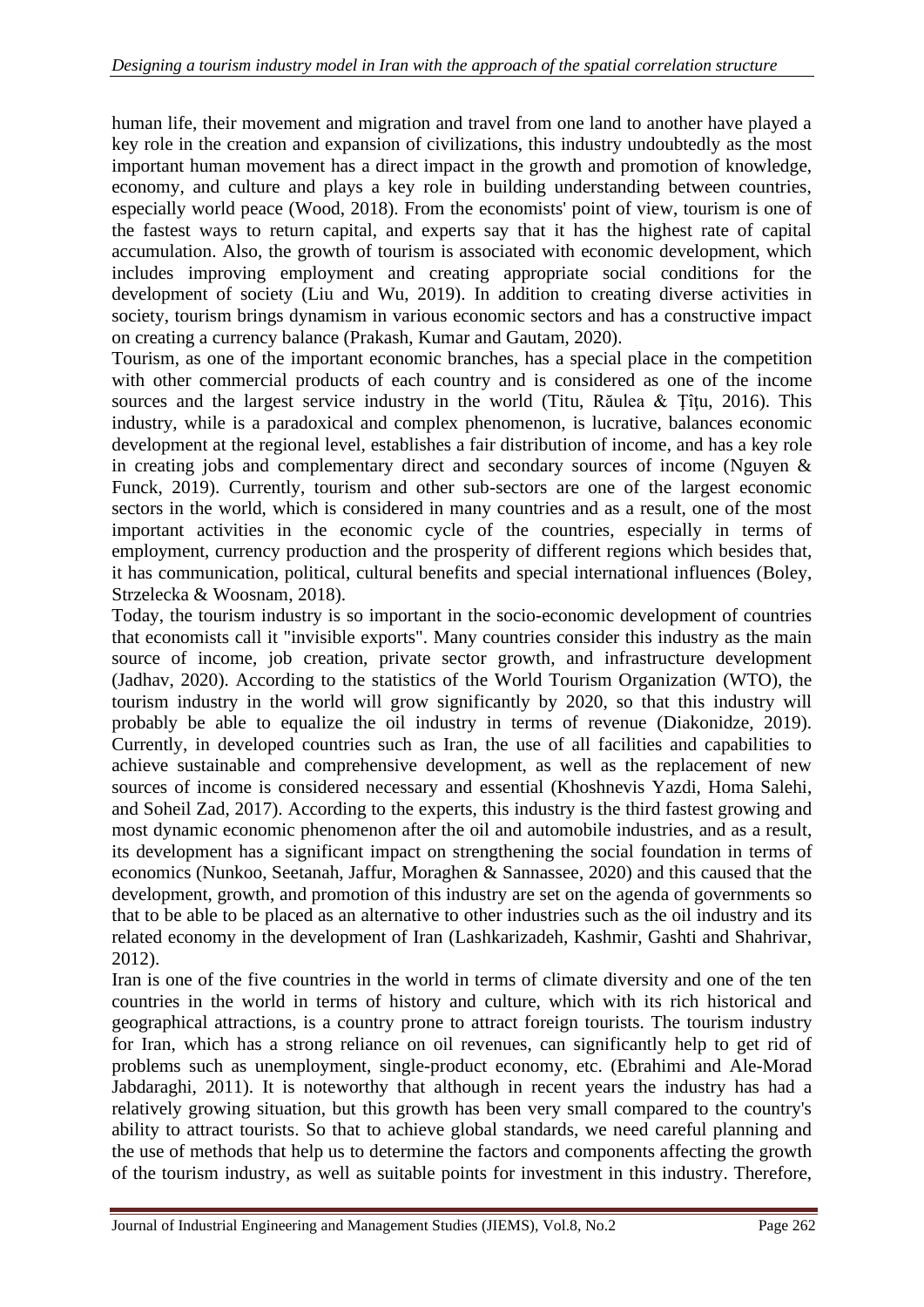attention to tourism is on the one hand due to its economic values and on the other hand due to its cultural, political, and social effects. Due to the use of tourism potential and capability in each region, a dynamic and active ground can be provided for its development, so especially the analysis of these potentials and capabilities geographically will be necessary.

The purpose of this study is to design a model of the tourism industry in Iran with a spatial correlation structure approach. Most studies in the field of the tourism industry have been fulfilled using classical statistics. In classical statistics it is assumed that the observations of the samples are independent of each other; but in many cases, this assumption does not so established in practice and the observations are interdependent. Ignoring this dependence will cause a lot of information to be lost and, as a result, statistical analysis will be far from reality. Sometimes the dependence of data pertains to their position in space, and in fact, their dependence is a function of their distance from each other. Therefore, the use of spatial statistics helps a lot in identifying the existing models and trends of the tourism industry and discovering them. Theoretically, recognizing the spatial model of data is important in that and it leads to macro decisions about the factors affecting the growth of the tourism industry so that these decisions reduce costs and increase productivity due to the correlation of regions. From a practical point of view, this issue is important because Iran is in the period of sanctions and has the opportunity to earn money from areas other than natural resources. Therefore, considering that Iran has many potentials and tourist attractions that have not been addressed yet, setting to the tourism industry can save the country's economy from being a single product. With the accurate analysis of tourism clusters in Iran, detailed planning can be carried out at the national and regional levels.

### **2. Theoretical foundations and research background**

Tourism is one of the most important tools of development in the world and the last century was predicted to be the largest industry in the world in the 21st century (Sebele, 2010, 137). According to the forecast made by the Tourism Organization in 2020, about one billion and five hundred and sixty million people are tourists, and revenues from international tourism will reach one and half-trillion dollars this year (Tan, 2008, 190). The tourism industry has been growing in recent decades and has had a great impact on the economies of countries. Tourism in general, due to the nature of its interdisciplinary, has the ability of different attitudes, which has led to many definitions of it. In the initial definitions, more emphasis was placed on the distance dimension, and tourists were classified based on the distance they had from the place of residence. So that according to the American National Tourism Commission (1973) in the definition of domestic tourism, the distance is fifty miles, which includes all travels except travel for work (Gartner, 1996: 5). Definitions of distances, regardless of errors and mistakes, were accepted only because they prepare an economic and statistical quantity for the phenomenon of tourism. Whereas these definitions of distance alone could not describe tourism well. They focus only on the demand side and ignore supply as well as the effects of tourism. Hence, tourism needs other definitions. Based on this, other definitions are presented, each of which describes tourism in different dimensions. In the geographical dimension, tourism is defined as the activity of leisure or recreation activities that require an overnight absence from a normal place of residence (Skinner, 1999: 280). Socially, the definition of tourism includes the intersection between the normal life of indigenous peoples and the unusual life of tourists (Bernard, 1996: 552)

The first attention to spatial data was made in 1686 by Holly, the English geographer and astronomer, who mapped agricultural lands near the tropics to study the monsoon winds, and added the direction of the monsoon winds then tried to determine their natural causes. Earth science uses statistics in geology and geography. In other words, statistics science is spatial.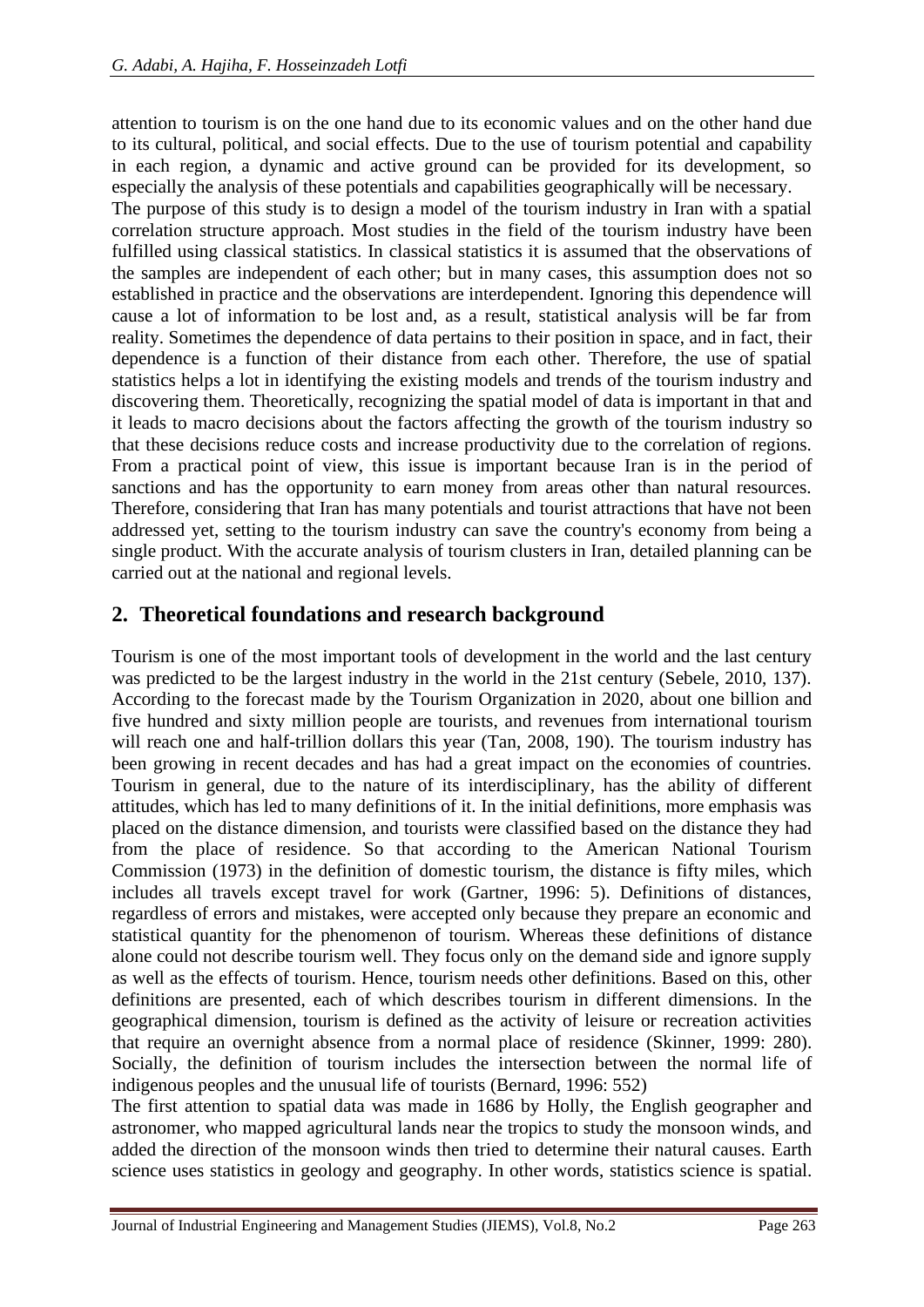Geostatistical methods use mathematical and statistical functions in interpolation and are based on the statistical properties of the data. This technique predicts unknown points based on the self-correlation between the measured points and their spatial structure. Geostatistical interpolation is an inaccurate or probabilistic interpolation where the predicted points differ from the actual sizes. Yaser Hakimdoost and Ali Mohammad Pourzeidi (2016) in their research concluded that the most accurate method in interpolation operation is geostatistics, which has been able to increase the accuracy of estimation with scientific models. Of course, rural tourism will also have negative economic consequences that must be considered in rural tourism planning.

Safar Ghaed Rahmati and Naghmeh Daneshmandi (2018) in their research by analyzing the neighborhood of priority areas addressed to locate future tourism spaces with the help of the medial center analysis of the priority area to provide the services needed by tourists. Using the Neighborhood Analysis Map, he identified some areas that have priority for creating future tourism spaces. Also, using the map of the center, they determined the average area that has the highest priority to provide or increase the services and facilities needed by tourists. According to other studies related to the analysis of tourism spaces in Iranian cities, these spaces are usually influenced by the historical context of cities-which have access to urban service centers, facilities, and equipment.

Hassan Afrakhteh and Mohammad Taghi Rahnamaei (2016) stated that spatial analysis of tourism development in different regions and provinces is one of the important requirements for sustainable development of tourism and avoiding the creation and development of spatial inequalities. The results of their research show that the spatial model of development of tourism elements and resources among the cities of the province is a heterogeneous model; In other words, the inequality of accommodation facilities and other elements of tourism has not followed the tourist attractions.

Mohsen Kalantari and Marzieh Malek (2015) stated that by examining the model of communication infrastructure and spatial distribution of tourist attractions, it shows that the amount of tourist attractions decreases with the reduction of the area of communication infrastructure ranking zones. The distribution of tourist attractions in the cities of Khour and Biyabanak does not fit with the spatial model of communication infrastructure and road network distribution, and this issue needs special attention.

In 2003, Dendo et al. conducted a study on the application of tourism planning in GIS in Zimbabwe. Due to the instability in the agricultural sector, as well as the instability of weather conditions and fluctuations in agriculture and production in the international market, the government's attention was focused on the tourism industry. Based on this, various information related to tourism facilities, national parks, roads, statistics and the like has been prepared for the applicant. The project aims at to find a suitable tourism destination for Zimbabwe's future development.

## **3. Research methodology**

In this study, to identify the variables affecting the tourism industry, a qualitative metaanalysis method has been used. Meta-analysis is one of the descriptive methods that evaluate the research done and statistical analysis of many studies and individual researches in a certain field is used to combine and integrate their results in the meta-analysis. Simply a meta-analysis is a comparison of the results of other people's research. That is, to provide another analysis of existing research and the results obtained from them, or in other words, to show a combined analysis of information that has not been shown in the original information. What has added to the importance and application of this research method is its role in combining and integrating researches that have been conducted individually and sparsely.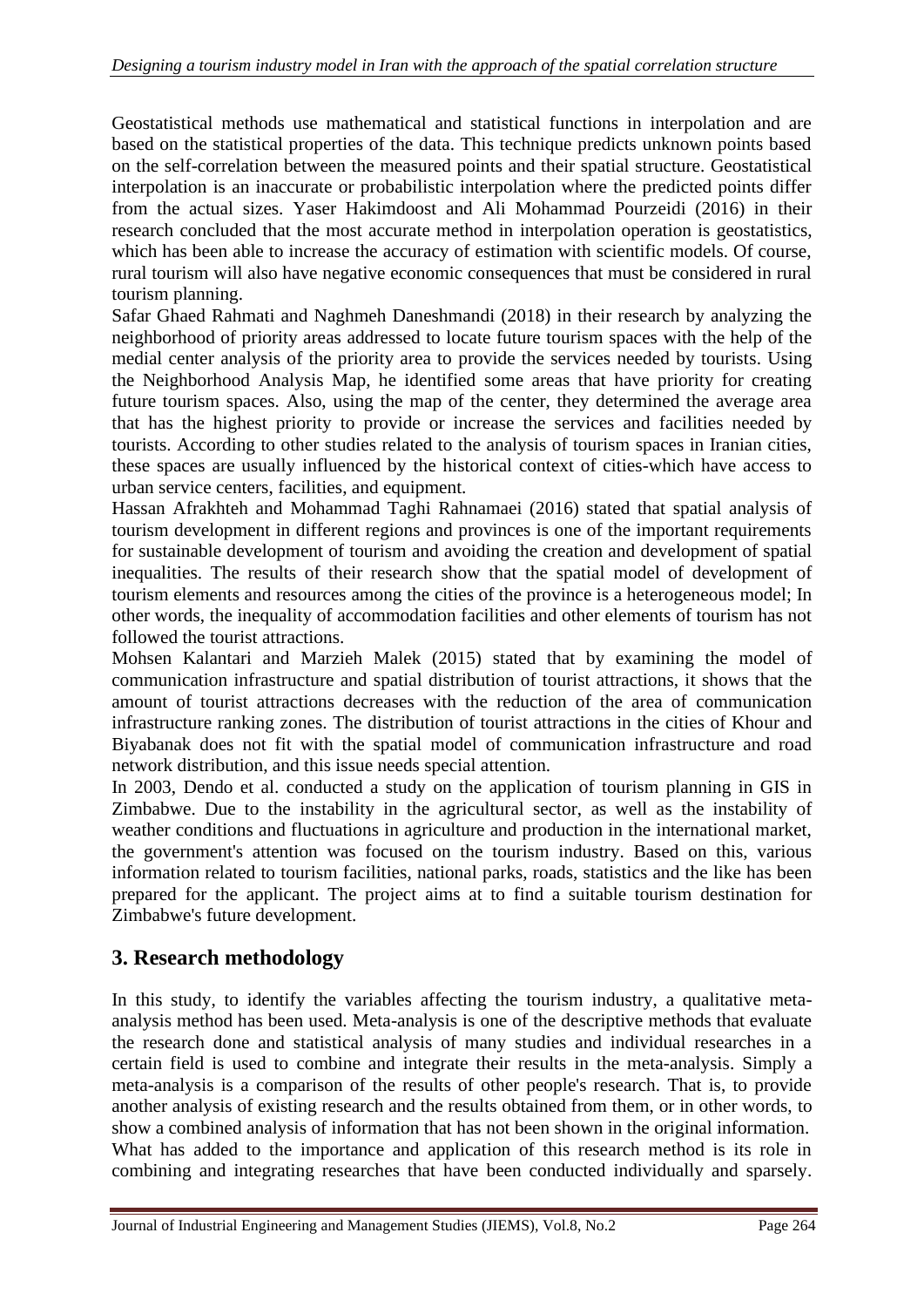Methodologically, meta-analysis clearly shows the gaps, problems, and shortcomings of research and studies. The reliability of this type of research is achieved through the confrontation of research findings and their validity through the test of their compatibility with reality, and both of these are due to the accumulation of knowledge and its development in meta-analysis.

Table 1 presents the results of a qualitative meta-analysis. In this regard, after studying the literature review and related research, 26 studies were identified that were directly related to the variables affecting the tourism industry. Then, according to the nature of the introduced variables and by analyzing these studies, the variables were classified into three physical dimensions: ecological, socio-demographic, and institutional economics.

| No.            | Author                                                                                               |                        |                        |                 | <b>Physical Ecological</b> |                                |                       |                                  |                |                    |                         |               |              | Scio-demographic |              |        |                             | <b>Institutional economics</b> |        |                                     |                  |                             |       |        |                    |                       |                                              |
|----------------|------------------------------------------------------------------------------------------------------|------------------------|------------------------|-----------------|----------------------------|--------------------------------|-----------------------|----------------------------------|----------------|--------------------|-------------------------|---------------|--------------|------------------|--------------|--------|-----------------------------|--------------------------------|--------|-------------------------------------|------------------|-----------------------------|-------|--------|--------------------|-----------------------|----------------------------------------------|
|                |                                                                                                      | Tourism Infrastructure | <b>Noise Pollution</b> | Water Pollution | Air Pollution              | <b>Environmental Pollution</b> | <b>Urban Services</b> | ${\bf E}{\bf net}{\bf g}{\bf v}$ | Transportation | Number of Tourists | Hotel and Accommodation | Participation | Local Guides | Security         | Satisfaction | Health | Employment and Unemployment | Investments                    | Prices | Incoming Capital of Foreign Tourist | Entrepreneurship | <b>Tourism Expenditures</b> | Taxes | ę      | <b>Ethics Laws</b> | Rules and regulations | information and communication infrastructure |
| $\mathbf{1}$   | EU Sustainable<br>Tourism Report (2001)                                                              | ₩                      | ₩                      | ₩               | ₩                          | ₩                              |                       | ₩                                | ₩              |                    |                         | ₩             |              | ₩                | ₩            | $\ast$ | ₩                           |                                | ₩      |                                     |                  | ₩                           |       |        | ₩                  | ₩                     | ₩                                            |
| $\overline{c}$ | <b>ASEAN Tourism</b><br>Report                                                                       | ₩                      | ₩                      | ₩               | ₩                          | ₩                              |                       | ₩                                | $\ast$         |                    |                         | ₩             |              | ₩                | ₩            |        |                             |                                | ₩      |                                     |                  | ₩                           | ₩     |        | ₩                  | ₩.                    | ₩                                            |
| $\mathfrak{Z}$ | Sustainable Tourism<br><b>Indicators Ecotourism</b><br>Encyclopedia (2001)                           | ₩.                     |                        | ₩               |                            | ₩                              |                       |                                  | ₩              |                    | ₩                       | ₩             |              | ₩                | ₩            |        | ₩                           | ₩                              | ₩      | ₩                                   |                  | ₩                           |       |        | ₩                  |                       | ₩                                            |
| $\overline{4}$ | South Asia Sustainable<br>Tourism Report (2009)                                                      | ₩.                     |                        | $\ast$          |                            | $\ast$                         |                       | ₩.                               | ₩              |                    |                         | ₩             |              | ₩                | ₩            | $\ast$ | ₩                           |                                | ₩      | ₩                                   |                  |                             |       |        | ₩                  | ₩                     | ₩                                            |
| $\sqrt{5}$     | World Bank<br>Sustainable Tourism<br>Report                                                          | ₩                      |                        | ₩               | ₩                          | ₩                              |                       |                                  | ₩              |                    |                         | ₩             |              | ₩                | ₩            | ₩      | ₩                           | ₩                              | ₩      | ₩                                   |                  |                             |       | ₩      | ₩                  |                       | ₩                                            |
| 6              | World Tourism<br>Organization<br>Indicators (2006)                                                   | ₩                      | ₩                      | ₩               | ₩                          | ₩                              |                       | ₩                                | ₩              |                    |                         | ₩             |              | ₩                | ₩            | ₩      | ₩                           |                                | ₩      |                                     |                  | ₩                           |       |        | ₩                  | ₩                     | ₩.                                           |
| $\tau$         | Seasonal tourism<br>spaces in Estonia:<br>Case study with<br>mobile positioning<br>data (2005)       | $\ast$                 |                        |                 |                            |                                |                       |                                  | ₩              | ₩                  |                         |               |              |                  |              |        |                             |                                | ₩      |                                     |                  |                             |       |        |                    |                       |                                              |
| $\,8\,$        | Gravity models for<br>tourism demand:<br>theory<br>and use $(2014)$                                  |                        |                        |                 |                            |                                |                       |                                  | ₩              |                    |                         |               |              | ₩                |              |        |                             |                                | ₩      |                                     |                  |                             |       | ₩      |                    |                       |                                              |
| 9              | A Spatial Analysis of<br>Tourism Activity in<br>Romania (2015)                                       | ₩                      |                        |                 |                            |                                |                       |                                  | ₩              |                    |                         |               |              | ₩                |              |        |                             |                                | ₩      |                                     |                  |                             |       | ₩      |                    |                       |                                              |
| 10             | A Geographic<br>Analysis of Optimal<br><b>Signage Location</b><br>Selection in Scenic<br>Area (2016) | ₩                      |                        |                 |                            |                                |                       |                                  |                | ₩                  |                         |               |              |                  | ₩            |        |                             |                                |        |                                     |                  |                             |       |        |                    |                       |                                              |
| 11             | Travel and tourism<br>competitiveness index<br>(2019)                                                | ₩                      |                        |                 | ₩                          | ₩                              |                       |                                  |                | ₩                  |                         |               | ₩            | ₩                |              |        |                             | ₩                              |        |                                     |                  |                             | ₩     | ₩      |                    |                       |                                              |
| 12             | Analysis of travel and<br>tourism index (2019)                                                       |                        |                        |                 |                            |                                | ₩                     | ₩.                               | ₩              |                    |                         | ₩             | $\ast$       | $\ast$           |              |        | ₩                           | ₩                              | ₩      |                                     |                  | ₩                           | ₩     | $\ast$ |                    |                       |                                              |
| 13             | "Tourism, Security,<br>Development"<br>Morteza Zarehpour<br>and Hadith Vafadar<br>(2015)             |                        | ₩                      | ₩.              |                            |                                | ₩                     | ₩.                               | $\ast$         | $\ast$             |                         | ₩.            | ₩.           | ₩.               | $\ast$       | ₩.     | $\ast$                      | $\ast$                         | ₩      |                                     | ₩                |                             |       |        | ₩.                 | $\ast$                |                                              |
| 14             | "The role of security<br>in tourism                                                                  |                        |                        |                 |                            |                                | ₩                     |                                  |                | ₩                  | ₩                       | ₩             | ₩.           |                  |              |        | ₩                           | ₩                              |        |                                     |                  | ₩.                          |       |        |                    |                       |                                              |

**Table 1. Results of a qualitative meta-analysis**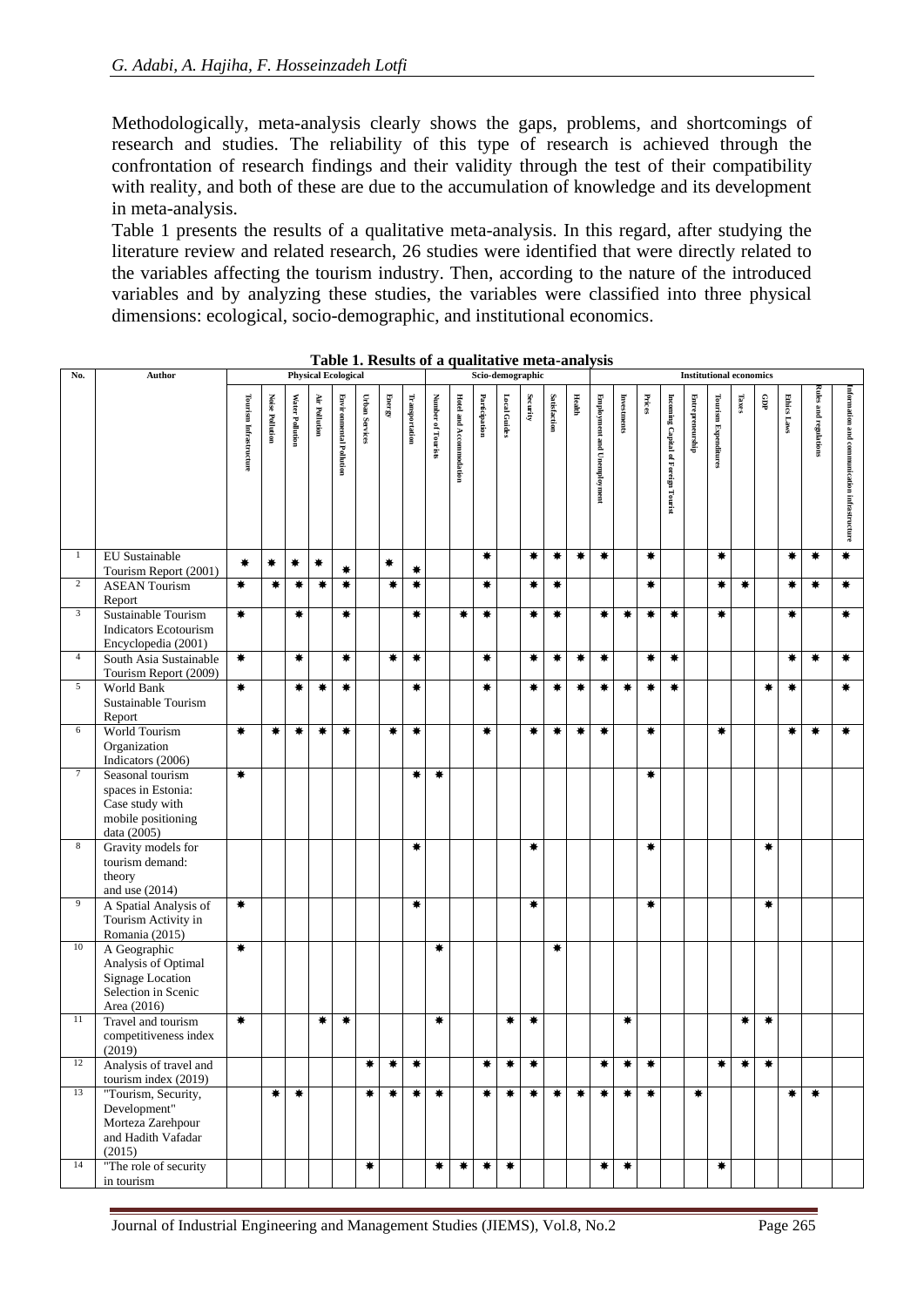| No. | Author                                                                                                                                                                         | <b>Physical Ecological</b><br>Scio-demographic<br><b>Institutional economics</b> |                        |                 |                      |                                |                       |                                        |                |                    |                                |               |              |          |              |                   |                             |             |        |                                     |                  |                             |        |             |                    |                              |                                              |
|-----|--------------------------------------------------------------------------------------------------------------------------------------------------------------------------------|----------------------------------------------------------------------------------|------------------------|-----------------|----------------------|--------------------------------|-----------------------|----------------------------------------|----------------|--------------------|--------------------------------|---------------|--------------|----------|--------------|-------------------|-----------------------------|-------------|--------|-------------------------------------|------------------|-----------------------------|--------|-------------|--------------------|------------------------------|----------------------------------------------|
|     |                                                                                                                                                                                | Tourism Infrastructure                                                           | <b>Noise Pollution</b> | Water Pollution | <b>Air Pollution</b> | <b>Environmental Pollution</b> | <b>Urban Services</b> | ${\bf E}{\bf ne}{\bf r}{\bf g}{\bf y}$ | Transportation | Number of Tourists | <b>Hotel and Accommodation</b> | Participation | Local Guides | Security | Satisfaction | <b>Health</b>     | Employment and Unemployment | Investments | Prices | Incoming Capital of Foreign Tourist | Entrepreneurship | <b>Tourism Expenditures</b> | Taxes  | $_{\rm qD}$ | <b>Ethics Laws</b> | <b>Rules and regulations</b> | information and communication infrastructure |
|     | development"<br>Mojtaba Lotfifar and<br>Hossein Yaghfouri<br>(2012)                                                                                                            |                                                                                  |                        |                 |                      |                                |                       |                                        |                |                    |                                |               |              |          |              |                   |                             |             |        |                                     |                  |                             |        |             |                    |                              |                                              |
| 15  | "Obstacles to tourism<br>development in Iran;<br>Challenges and<br>Solutions"<br>Ali Asghar Shalbafian<br>and Hamidreza<br>Pourbrat                                            | $\ast$                                                                           |                        |                 |                      |                                |                       | ₩                                      | ₩              | ₩                  | ₩                              |               |              | ₩.       | ₩            | ₩                 | ₩                           |             | ₩      | ₩.                                  |                  | ₩                           | $\ast$ |             |                    | ₩                            |                                              |
| 16  | "Analysis of<br>Challenges and<br>Solutions in the Field<br>of Tourism"<br>Zahra Nikkhah<br>Farkhani                                                                           | $\ast$                                                                           |                        |                 |                      |                                | ₩                     |                                        | ₩              | ₩                  | ₩                              | ₩             |              | ₩.       | ₩            |                   | ₩                           | ₩           | ₩      | ₩                                   |                  |                             |        | ₩           |                    | ₩                            |                                              |
| 17  | "Tourism and its<br>factors with a review<br>of religious tourism"<br>Masoumeh Aghajani<br>and Saeed Farahani<br>Fard                                                          |                                                                                  | ₩                      | ₩               | ₩                    |                                | $\ast$                | ₩                                      | $\ast$         | ₩                  | ₩                              | ₩             | ₩.           | ₩.       | ₩            | $\ast$            | ₩                           | ₩           | ₩      | ₩                                   |                  | ₩                           | $\ast$ |             |                    |                              | ₩                                            |
| 18  | "Pathology of Tourism<br>Research in Iran"<br>Maryam Eslah Konha<br>and Mohammad<br>Hossein Foroughi                                                                           |                                                                                  |                        |                 |                      |                                |                       |                                        | 兼              |                    |                                |               |              |          |              | ₩                 | ₩                           |             |        |                                     |                  |                             |        | ₩           |                    |                              | ₩                                            |
| 19  | "The Role of Tourism<br>in Security<br>Development (South<br>Khorasan Province)"<br>Vahed Aghaei                                                                               | ₩                                                                                |                        |                 |                      | ₩                              | ₩                     |                                        | ₩              | ₩                  | ₩                              | ₩             |              | ₩        | ₩            | ₩                 | ₩                           |             |        |                                     |                  | ₩                           |        |             |                    | ₩                            |                                              |
| 20  | "Tourism Industry in<br>Iran"<br>Dr. Ali Akbar Amin<br>Bidakhti                                                                                                                |                                                                                  |                        |                 |                      |                                |                       |                                        |                | ₩                  |                                |               |              |          |              |                   | ₩                           | ₩           |        | ₩                                   | ₩                |                             |        |             |                    |                              |                                              |
| 21  | "Economic pathology<br>of tourism<br>development in rural<br>areas of Langroud<br>city"<br>Naghmeh Sahebi and<br>Isa Pourramazan                                               |                                                                                  |                        |                 |                      |                                | ₩                     |                                        | ₩              | ₩                  | ₩                              |               |              | ₩.       |              | ₩.                | ₩                           |             | ₩      |                                     |                  |                             |        |             |                    |                              |                                              |
| 22  | "Explaining the<br>problems of the<br>tourism industry of the<br>Islamic Republic"<br>Hossein Zarei Matin,<br>Seyed Reza Seyed<br>Javadin, Ali<br>Rahimpour, Moslim<br>Bagheri | $\overline{\ast}$                                                                |                        |                 |                      |                                | $\ast$                | ₩.                                     | $\ast$         | ₩                  | $\ast$                         |               |              |          |              | $\ast$            | $\ast$                      |             |        | ₩.                                  |                  |                             |        |             |                    | ₩                            |                                              |
| 23  | "Sustainable Tourism<br>in Iran: Functions,<br>Challenges and<br>Solutions"<br>Reza Mohseni                                                                                    | $\ast$                                                                           |                        |                 | ₩                    |                                |                       |                                        |                | ₩                  |                                |               | ₩            | ₩.       |              | $\overline{\ast}$ | $\ast$                      |             | ₩      |                                     |                  |                             | ₩      | ₩.          | ₩                  | 兼                            | ₩.                                           |
| 24  | "Foreign Tourism<br>Policy in Iran: Finding<br>the Best Model"<br>Mohammad Reza                                                                                                |                                                                                  |                        |                 |                      |                                | $\ast$                |                                        | ₩              | ₩                  |                                | ₩             | ₩            | ₩        |              |                   | ₩                           |             |        | ₩.                                  |                  | ₩                           | ₩      |             | ₩                  |                              | ₩.                                           |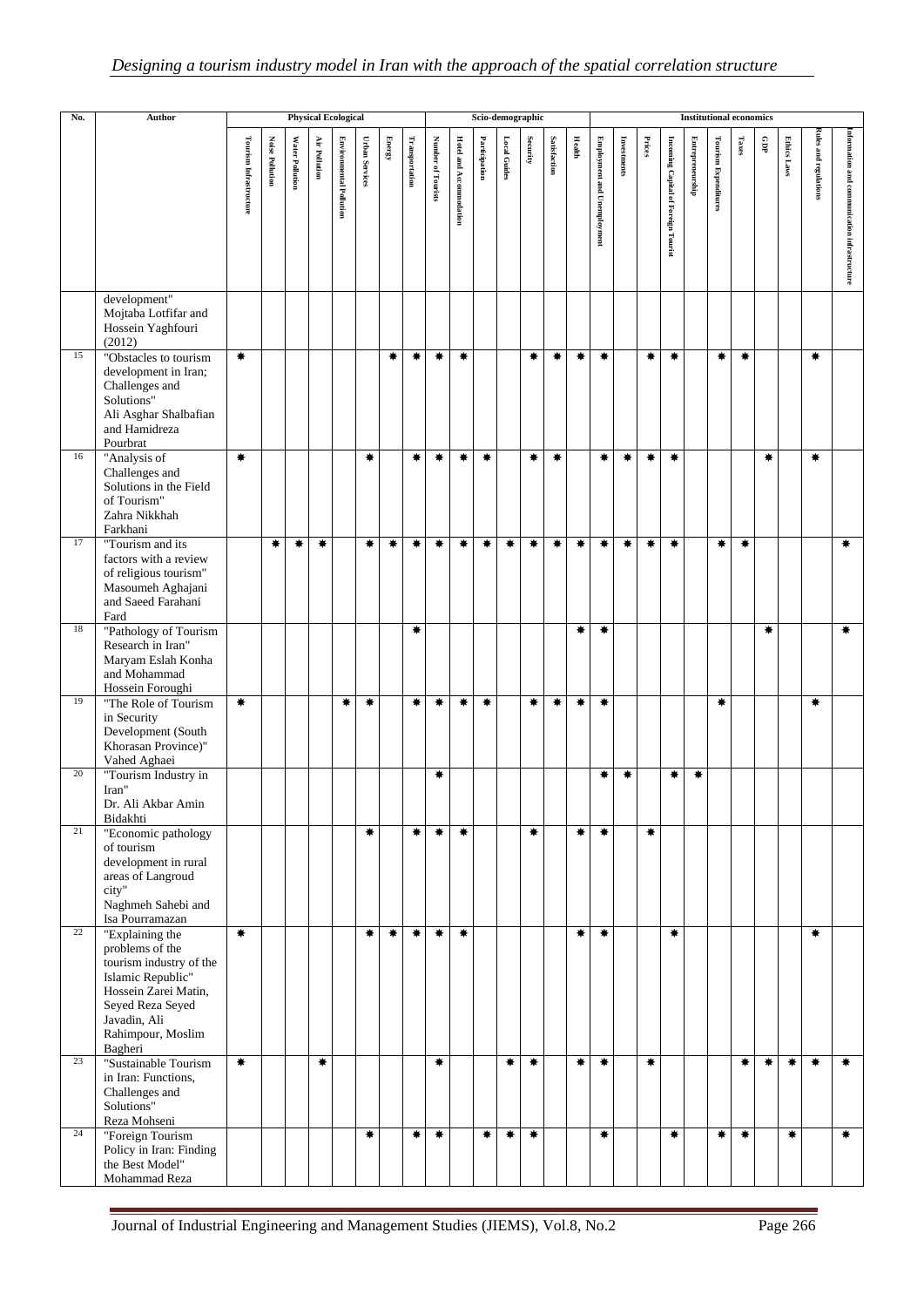| No. | Author                                                                                                                                                                  |                        |                        |                 | <b>Physical Ecological</b> |                                |                       |        |                |                    |                         | Scio-demographic |              |          |              |               | <b>Institutional economics</b> |             |        |                                     |                  |                             |       |     |                    |                              |                                              |
|-----|-------------------------------------------------------------------------------------------------------------------------------------------------------------------------|------------------------|------------------------|-----------------|----------------------------|--------------------------------|-----------------------|--------|----------------|--------------------|-------------------------|------------------|--------------|----------|--------------|---------------|--------------------------------|-------------|--------|-------------------------------------|------------------|-----------------------------|-------|-----|--------------------|------------------------------|----------------------------------------------|
|     |                                                                                                                                                                         | Tourism Infrastructure | <b>Noise Pollution</b> | Water Pollution | Air Pollution              | <b>Environmental Pollution</b> | <b>Urban Services</b> | Energy | Transportation | Number of Tourists | Hotel and Accommodation | Participation    | Local Guides | Security | Satisfaction | <b>Health</b> | Employment and Unemployment    | Investments | Prices | Incoming Capital of Foreign Tourist | Entrepreneurship | <b>Tourism Expenditures</b> | Taxes | GDP | <b>Ethics Laws</b> | <b>Rules and regulations</b> | Information and communication infrastructure |
|     | Najibi                                                                                                                                                                  |                        |                        |                 |                            |                                |                       |        |                |                    |                         |                  |              |          |              |               |                                |             |        |                                     |                  |                             |       |     |                    |                              |                                              |
| 25  | "Explaining Strategies<br>for Promoting the<br>Tourism Industry of<br>the Islamic Republic<br>of Iran"<br>Moslim Bagheri,<br>Hassan Zarei Matin                         | $\ast$                 |                        |                 |                            |                                |                       | 兼      | ₩              | ₩                  | ₩                       |                  |              | ₩        |              |               | 兼                              |             |        | ₩                                   |                  |                             |       |     |                    |                              | $\ast$                                       |
| 26  | "Study of tourism<br>industry development<br>policies in Iran using<br>the system dynamics<br>approach"<br>Hamidreza Fartotak<br>and Sima<br>Esfandiarpour<br>Boroujeni | ₩.                     |                        |                 |                            |                                |                       |        |                | ₩                  |                         |                  |              | ₩        | 兼            |               | 兼                              |             | ₩      | ₩                                   |                  | 兼                           |       |     | ₩                  |                              | ₩.                                           |

Table 2 presents the output obtained from the results of a qualitative meta-analysis in the form of dimensions and influential variables used in the present study. As can be seen from the table, in this study, 3 dimensions and 27 variables were introduced.

| <b>Physical Ecological</b> | <b>Demographic Sociological</b> | <b>Economic Institutional</b>        |
|----------------------------|---------------------------------|--------------------------------------|
| Tourism infrastructure     | Number of tourists              | Employment and unemployment          |
| Noise pollution            | Hotel and accommodation         | The number of investments            |
| Water pollution            | Participation                   | Prices                               |
| Air pollution              | Local guides                    | Incoming capital of foreign tourists |
| Environmental pollution    | Security                        | Entrepreneurship                     |
| <b>City Services</b>       | Satisfaction                    | Tourism costs                        |
| Energy                     | Sanitation and Health           | <b>Taxes</b>                         |
| Transportation             | Security                        | <b>GDP</b>                           |
|                            |                                 | Principles of Ethics                 |
|                            |                                 | <b>Rules and Regulations</b>         |
|                            |                                 | Information and communication        |
|                            |                                 | infrastructures                      |

After determining the variables by meta-analysis method, data related to these variables were collected from the Statistics and Tourism Information Center of the Cultural Heritage and Tourism Organization in the period 2008-2018, and using spatial statistics, data were studied and analyzed. ArcGIS software was used for spatial exploratory analysis of data, statistical inference, and spatial modeling of tourism industry data.

#### **4. Moran statistic**

This statistic, also known as "spatial dependency", is one of the most useful tools for analyzing spatial data. Using this statistic, the degree of scattering or concentration of spatial features or data in space can be measured (Arun, 2013). Gareth & Tomoko (2013) argue that in the classification of spatial models, whether clustered or scattered and random, it is possible to arrange the order of centralized zone units and measure the similarity and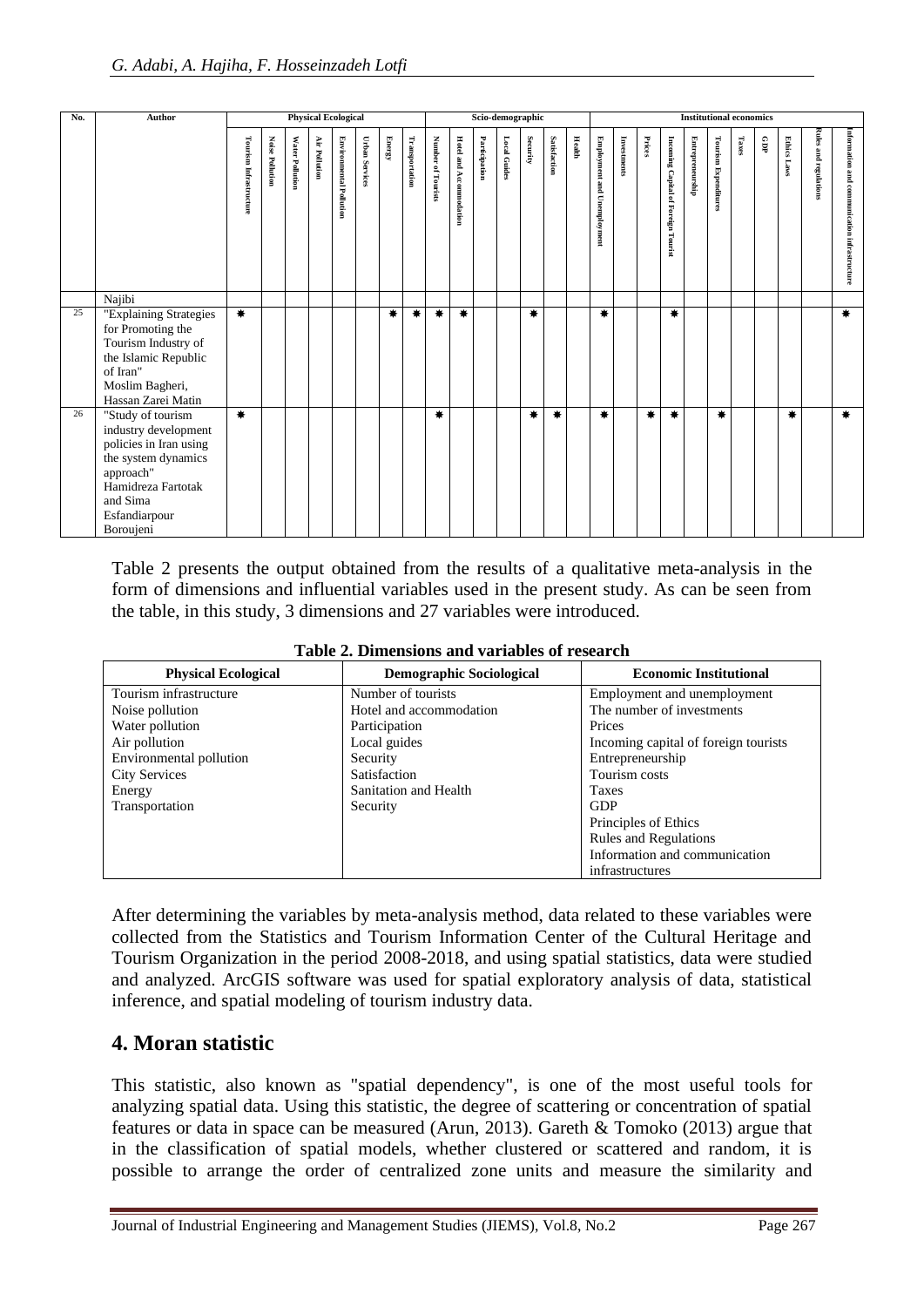dissimilarity of each pair of regional adjacent units. When these similarities and differences are summarized for spatial models, a kind of spatial autocorrelation is formed. The hypotheses used in connection with Moran I statistic are:

Zero Hypothesis<sup>( $H$ </sup>): There is no spatial clustering in the studied feature values for effects.

Opposite Hypothesis<sup>( $H_1$ )</sup>: There is a spatial model in the property values studied for the effects.

The value of Moran I is calculated from the following equation:

$$
I = \frac{m \sum_{i=1}^{m} \sum_{j=1}^{m} \omega_{ij} (y_i - \bar{y})(y_j - \bar{y})}{\left(\sum_{i=1}^{m} \sum_{j=1}^{m} \omega_{ij}\right) \sum_{i=1}^{m} (y_i - \bar{y})^2}
$$

In the above relation,  $w_{i,j}$  is the spatial weight between feature i and j, n is the total number of geographical features in the study area,  $y_i$  and  $y_j$  are the observed values of the variable in area *i* and *j*, respectively, and  $\bar{y}$  is the average of the observed values.

Values close to +1 indicate a clustering model and values of -1 indicate a scattered pattern. Finally, values close to zero indicate the absence of a spatial model (Moran, 1948). At the same time, it should be borne in mind that the range of variation of Moran's I statistic is not exactly proportional to [-1, 1] and differs from the usual correlation coefficient.

#### **5. The geographical location of the study area**

Iran is located in the northern hemisphere between 25 and 40 degrees north latitude of the equator and between 44 and 63.5 degrees east longitude. Table 3 and Figure 1 show the geographical location of the logic under study.

| <b>Province</b> | Latitude | Longitude | <b>Province</b> | Latitude | Longitude | <b>Province</b> | Latitude | Longitude |
|-----------------|----------|-----------|-----------------|----------|-----------|-----------------|----------|-----------|
| Arak            | 34.36    | 49.46     | Khorramabad     | 33.26    | 48.17     | Shahrekord      | 32.17    | 50.51     |
| Ardabil         | 38.15    | 48.17     | Shiraz          | 29.32    | 52.36     | Oazvin          | 36.15    | 50.3      |
| Urmia           | 37.4     | 45.3      | Ahwaz           | 31.2     | 48.2      | Oom             | 34.42    | 50.51     |
| Isfahan         | 32.37    | 51.4      | Alborz          | 35.55    | 50.54     | <b>Bojnourd</b> | 37.28    | 57.16     |
| Rasht           | 37.19    | 49.37     | Kerman          | 30.15    | 56.58     | Kermanshah      | 34.21    | 47.9      |
| Zahedan         | 29.28    | 60.53     | Zanjan          | 36.41    | 48.29     | Gorgan          | 36.54    | 54.24     |
| Bandar<br>Abbas | 27.13    | 56.22     | Bushehr         | 28.54    | 50.49     | Mashhad         | 36.16    | 59.38     |
| Birjand         | 32.52    | 59.12     | Hamedan         | 34.52    | 48.32     | Sanandaj        | 35.2     | 47        |
| Tabriz          | 35.5     | 46.17     | Semnan          | 35.35    | 53.25     | <b>Ilam</b>     | 33.38    | 46.26     |
| Tehran          | 35.41    | 51.19     | Yazd            | 31.54    | 54.17     | Yasui           | 30.41    | 51.33     |

**Table 3. Location of the studied provinces**



**Figure 1. Location of the study area**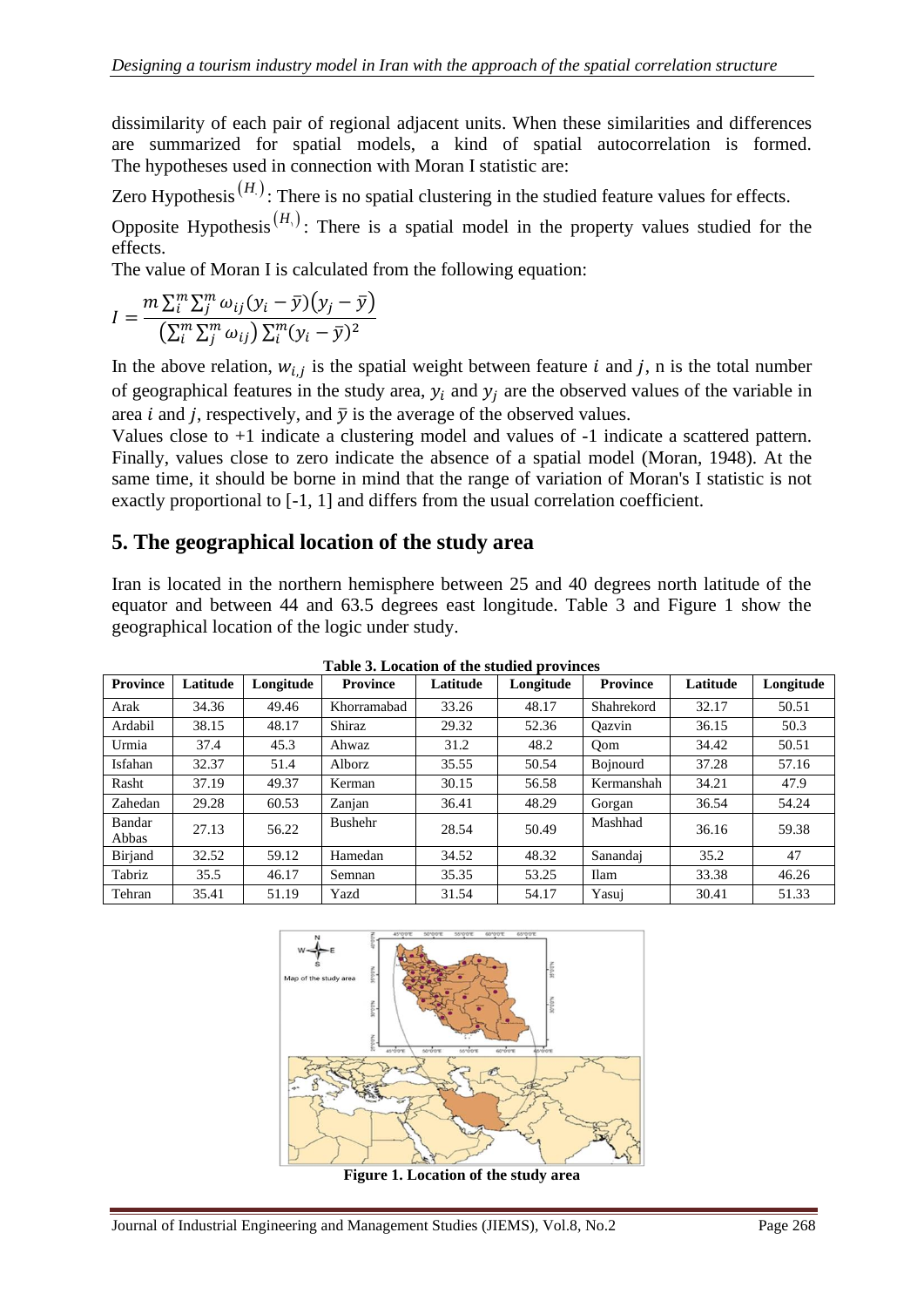### **6. The appropriate model of tourism spatial interpolation:**

In this study, to zoning tourism, data related to the number of tourists in the study area were entered into the GIS information database. Then, a geo-statistical analysis was used to determine which of the interpolation methods produces the least error as a result. Methods of Radial Basis Function, Inverse Distance Weighted with different powers, ordinary Kriging and simple Kriging with different equations have been applied to hydrometric data and by examining experimental semivariogram, semivariogram model and Cross-Validation diagram and also by determining the second Root Mean Square (RMS) functions of each method, the method with the lowest RMS was used as the best method for internalizing tourism data. The results of examining different interpolation methods are presented in Table 4. The inverse weighting method with RMSE=0.74 (the second root function of the mean square error) was the best model for zoning tourists.

**Table 4. Results of map evaluation with different spatial interpolation methods**

| <b>Method</b> | <b>Model</b>                 | <b>RMSE</b> |
|---------------|------------------------------|-------------|
|               | Fully regular spline         | 0.87        |
|               | Thin page spline             | 0.76        |
| <b>RBF</b>    | Inverse Multiple Quadricular | 0.93        |
|               | Multi-Quadric                | 0.75        |
|               | Spline with traction         | 0.75        |
|               |                              | 0.74        |
| <b>IDW</b>    | $\mathfrak{D}$               | 0.83        |
|               | 3                            | 0.82        |
|               | Spherical                    | 0.80        |
| Kriging       | Circular                     | 0.82        |
|               | Exponential                  | 0.80        |
|               | Gaussian                     | 0.79        |
|               | Spherical                    | 0.85        |
| SK            | Circular                     | 0.87        |
|               | Exponential                  | 0.86        |
|               | Gaussian                     | 0.87        |

The results of interpolation in the period under study can be seen in Figure 2.



**Figure 2. Tourists interpolation map in the studied statistical period**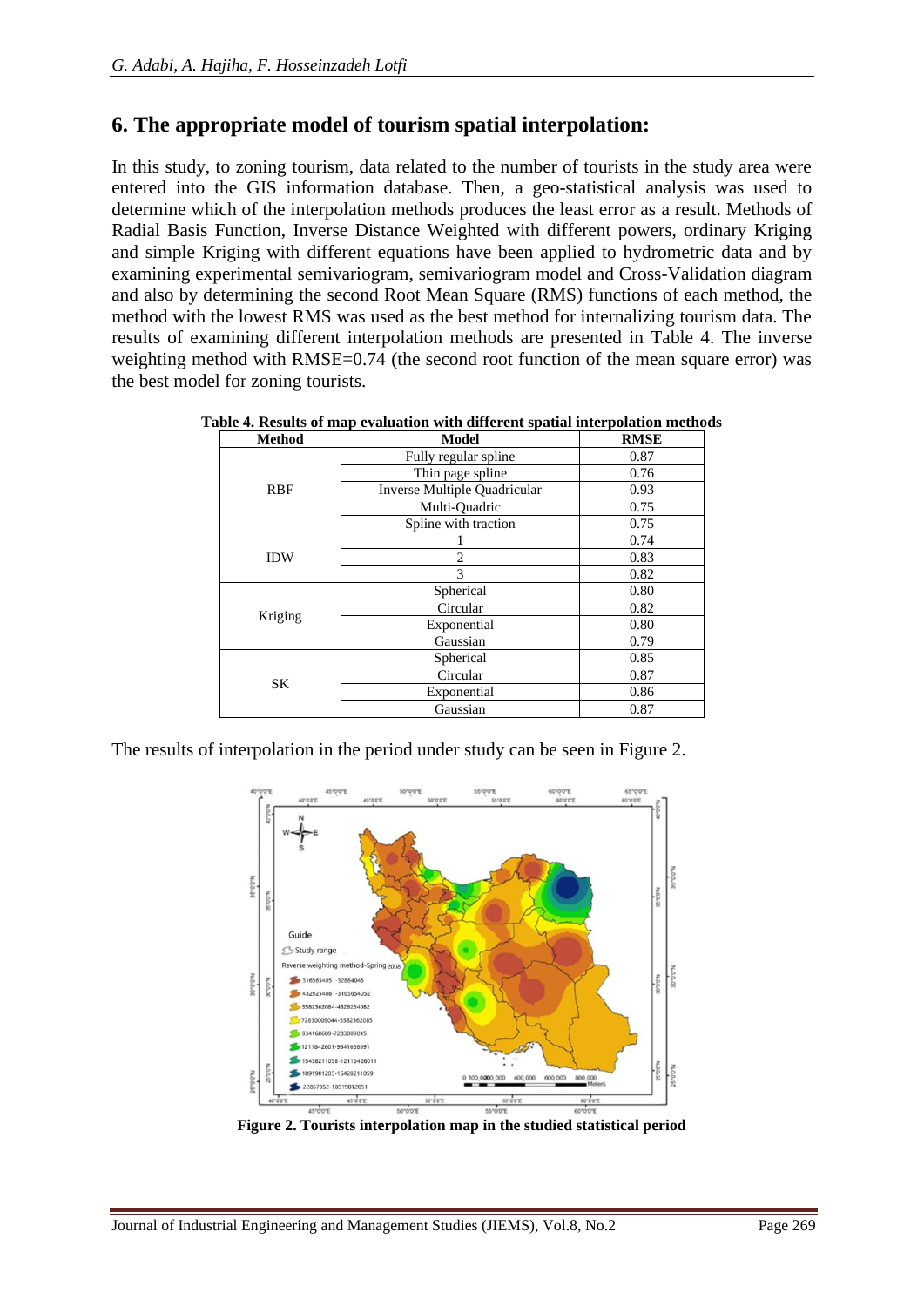#### **7. Spatial analysis of tourism in summer 2018**

In tourism analysis with Moran statistic, the index value is 0.988. Therefore, tourism data in the summer of 2018 has a spatial autocorrelation and a cluster model. Because the more the coefficient tends to number 1, the higher the concentration. This statistic is based on this hypothesis:

Zero Hypothesis  $(H_0)$ : There is no spatial clustering between the desired tourism values. Opposite Hypothesis  $(H_1)$ : There is a spatial clustering between the desired tourism values.

As can be seen from Table 5, since the calculated P-value is zero and the calculated Z value is very large, the null hypothesis can be rejected. The type of tourism data cluster model is shown in Figure 3.

| Moran's Index:                                                                                        | 0.988860                                                                                                                                                     |                                                                                                              |
|-------------------------------------------------------------------------------------------------------|--------------------------------------------------------------------------------------------------------------------------------------------------------------|--------------------------------------------------------------------------------------------------------------|
| <b>Expected Index:</b>                                                                                | $-0.000025$                                                                                                                                                  |                                                                                                              |
| Variance:                                                                                             | 0.000001                                                                                                                                                     |                                                                                                              |
| z-score:                                                                                              | 996.866271                                                                                                                                                   |                                                                                                              |
| p-value:                                                                                              | 0.000000                                                                                                                                                     |                                                                                                              |
| Moran's Index: 0.988860<br>z-score: 996.866271<br>p-value: 0.000000<br>(Random)<br><b>Significant</b> | <b>Significance Level</b><br>(p-value)<br>$(z$ -score $)$<br>0.01<br>$< -2.58$<br>0.05<br>0.10<br>--<br>0.10<br>0.05<br>> 2.58<br>0.01<br><b>Significant</b> | <b>Critical Valu</b><br>$-2.58 - -1.9$<br>$-1.96 - -1.6$<br>$-1.65 - 1.65$<br>$1.65 - 1.96$<br>$1.96 - 2.58$ |
|                                                                                                       |                                                                                                                                                              |                                                                                                              |
|                                                                                                       |                                                                                                                                                              |                                                                                                              |

**Table 5. Summary results of spatial analysis of tourism in summer 2018**

**Figure 3. Spatial tourism correlation report of tourism in summer 2018**

According to Figure 4, prepared with the help of Moran statistics, a place for tourism data in the summer of 2018, the results were obtained that tourism clusters with a 99% probability are observed which is scattered in parts of the north, northeast, south, and center of the country.

**Dispersed**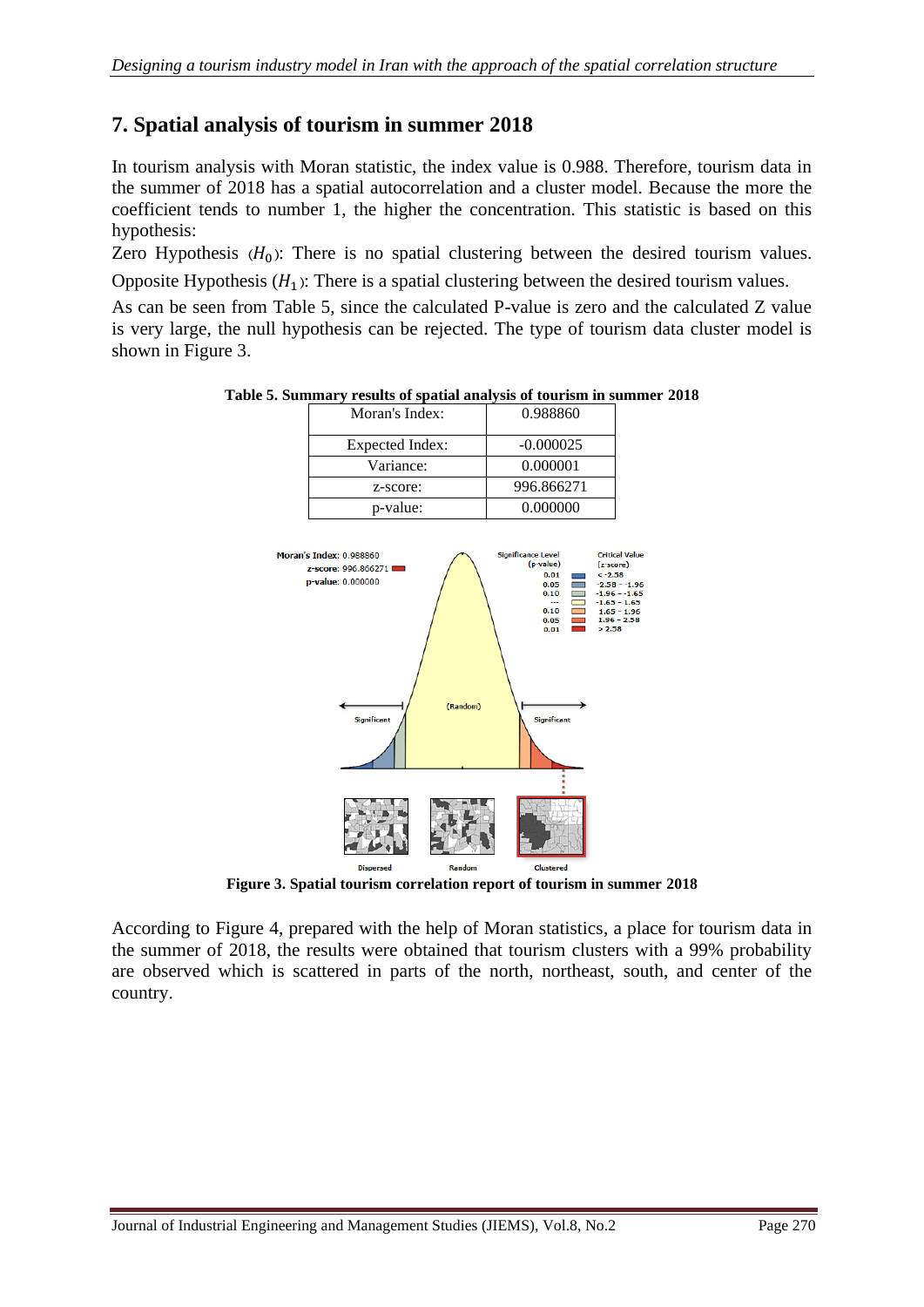

**Figure 4. Spatial autocorrelation of tourism in summer 2018**

The mentioned trend has been the same in all the studied years, the results of which are summarized in Table 6.

**Table 6. Spatial analysis of summer tourism with a cluster mode during the years 2008 to 2018 in Iran**

| <b>Month/Year</b>    | Index | <b>Regions</b>                                   |
|----------------------|-------|--------------------------------------------------|
| Summer 2008          | 0.991 | North/Northeast/Northwest/Center                 |
| Summer 2009          | 0.990 | North/Northeast/South/Centre                     |
| Summer 2010          | 0.989 | North/Northeast/South/Center                     |
| Summer 2011          | 0.988 | North/Northeast/South/Center                     |
| Summer 2012          | 0.984 | North/Northeast/Southwest/South/Center           |
| 0.987<br>Summer 2013 |       | North/Northeast/Northwest/Southeast/South/Center |
| Summer 2014          | 0.976 | North/Northeast/South/Center                     |
| Summer 2015          | 0.988 | North/Northeast/South/Center                     |
| 0.985<br>Summer 2016 |       | North/Northeast/South/Center                     |
| 0.990<br>Summer 2017 |       | North/Northeast/South/Center                     |
| 0.988<br>Summer 2018 |       | North/Northeast/South/Center                     |

#### **8. Incoming capital of foreign tourists**

Today, tourism development has been considered by economic, governmental and private planners of all countries. Many countries are increasingly realizing, that they need to find new ways to increase their incomes to improve their economic situation. The development of the tourism industry is especially important for developing countries, which face problems such as unemployment, limited foreign exchange resources, and a single-product economy. In countries that face limited domestic resources for economic development, the use of foreign resources for investment and increase tourism revenues is essential (Mehnatfar, 2016). Figure 5 shows the inflow of foreign tourists. As it is clear from the map, most of the inflow capital is seen in the northern, northwestern, southern, southwestern parts and Tehran, Fars, Khorasan Razavi and Isfahan provinces.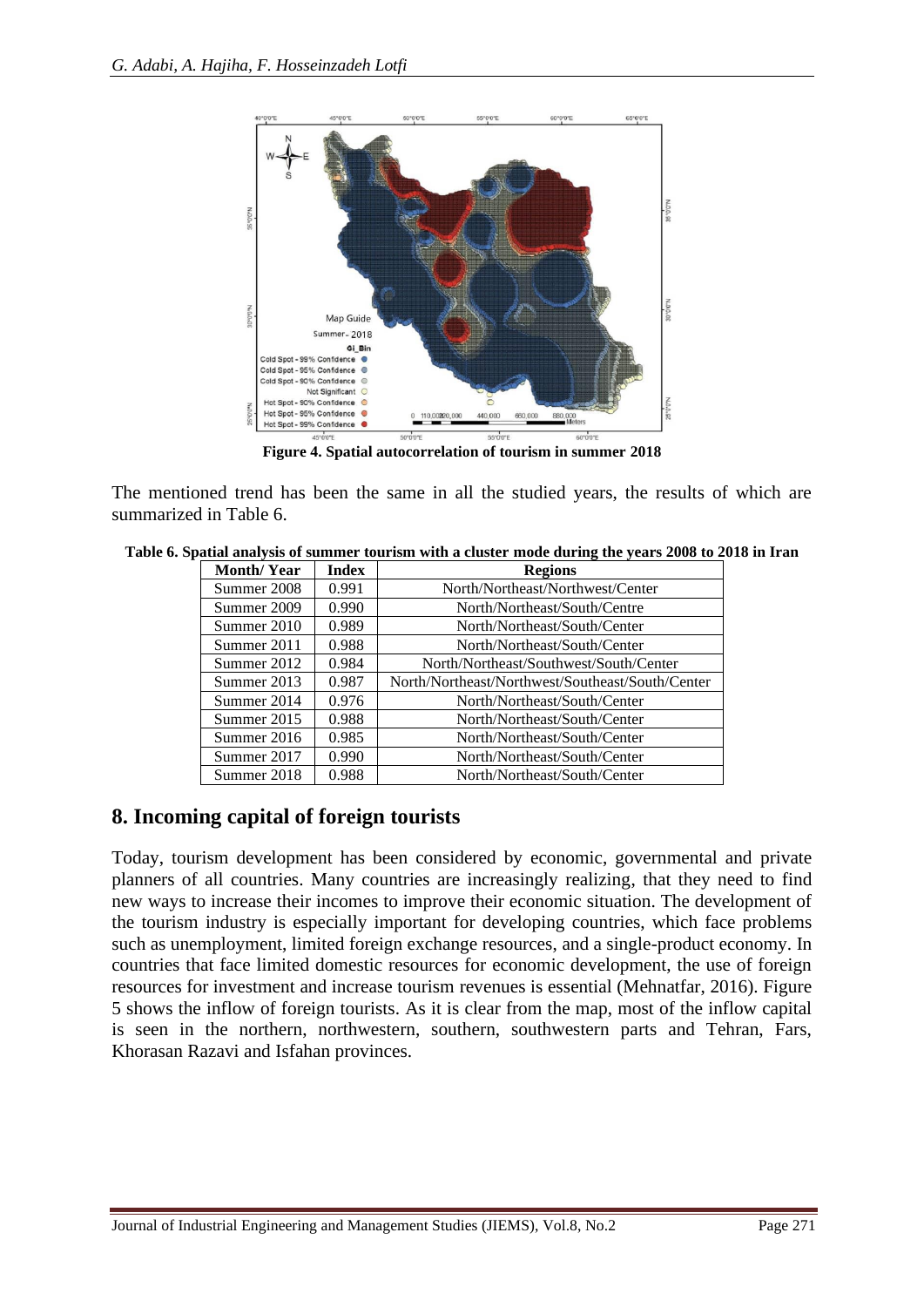

**Figure 5. Incoming capital of foreign tourists**

#### **9. Conclusion**

In this study, using spatial statistics in tourism, a set of exploratory data analysis methods were performed. Subsequently, the spatial correlation structure of tourism industry data in Iran was examined. The resulting model made it possible to explore and interpret the relationships of variables affecting the growth of the tourism industry by considering the correlations and relationships between different regions of Iran and the facilities related to this issue. This model also made it possible to predict the growth of the tourism industry according to the facilities and policies adopted for each region.

To study tourism clusters in all provinces of the country, first, the best method of tourism interpolation was determined, which showed that the reverse weighting method with a value of RMSE=0.74 is the best model for tourism zoning. Moran statistics and spatial correlation were used to determine the model of tourism clusters. The results of the tourism cluster model analysis indicate that tourism is a cluster in the statistical period of 2008-2018. The highest model of tourism clusters is related to the summer of 2008 (Moran Index=0.991) and the lowest pattern of tourism clusters is related to the summer of 2014 (Moran Index=0.976). Also, the results of the distribution of tourism direction in the provinces of the country in the statistical period of 2008-2018 showed that the predominant direction of tourism is with a slight change from northwest to southeast.

The present study has faced limitations such as lack of resources and information in the field of spatial statistics and lack of database and GIS layers connecting tourism. Based on the research findings, it is suggested that in future research for tourism studies, remote sensing and geographic information system and spatial statistics be used simultaneously. Also, local and applied indicators in the field of tourism that are specific to the desired geographical area, i.e indicators that are relevant in Iran, should be used. Besides, creating and launching tourism databases in the country to study tourism better, familiarize experts with the applications of spatial statistics in tourism and the use of spatial statistics software in tourism studies can be considered as other suggestions.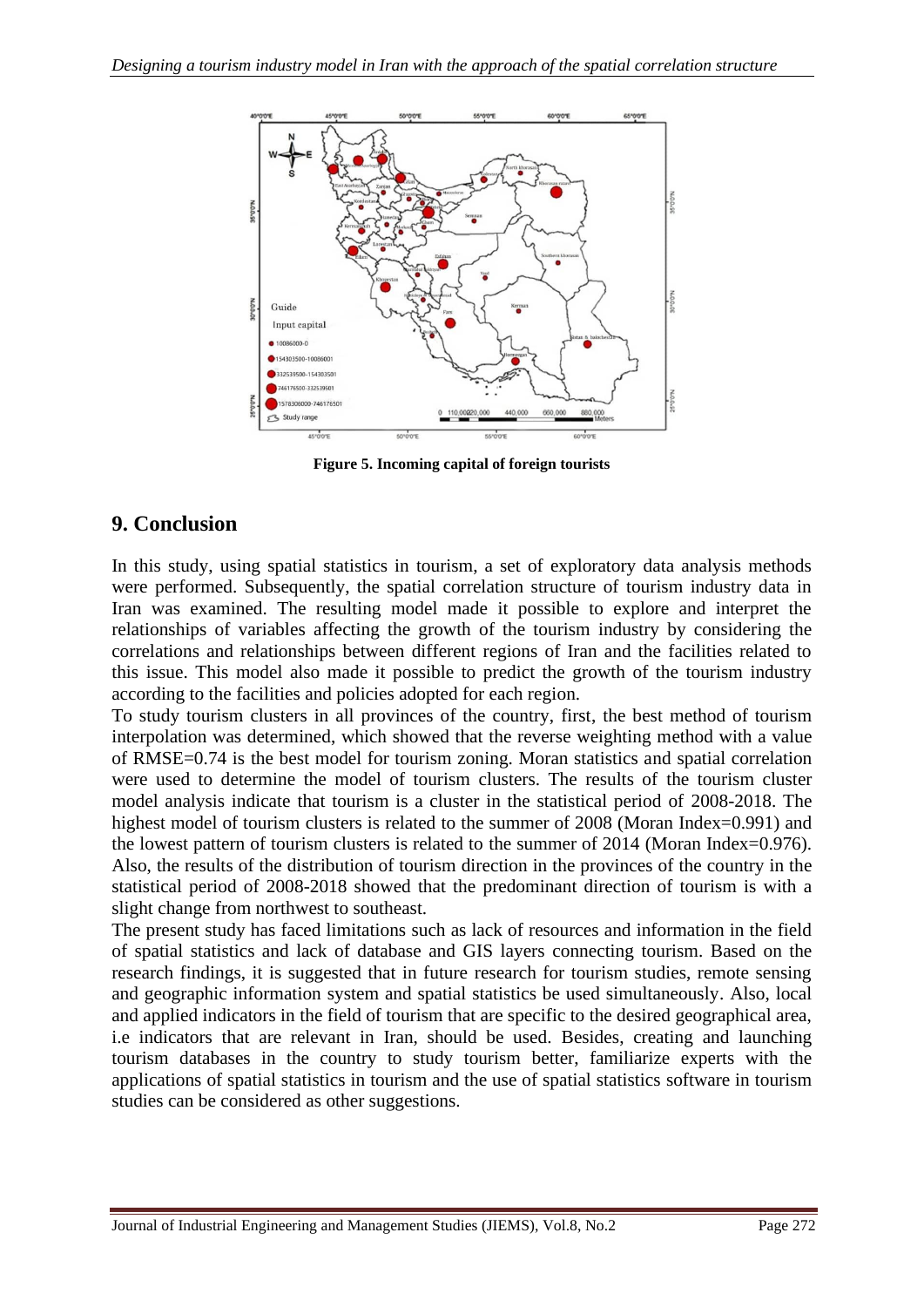### **References**

Ali Akbar Amin Beidokhti. "Tourism industry in Iran: capabilities, obstacles and solutions", In: *National Conference on Capabilities, Obstacles and Strategies for Tourism Development in Semnan Province*.

Ali Asghar Shalbafian, and Hamidreza Pourbrat. "Obstacles to tourism development in Iran (challenges and solutions)", In: *The First International Scientific-Strategic Conference on Tourism Development of the Islamic Republic of Iran*.

Arun, P., (2013). Spatial statistics and super-resolution mapping for precision agriculture using VHR Satellite Imagery, Thesis in agriculture master grade, Enscheda University, Nederland.

ASEAN tourism report. Produced by the Philippine Department of Tourism as Lead Coordinator for the ASEAN Tourism Strategic Plan, 2016-2025.

South Asia sustainable tourism report (2009). *South Asian Journal of Tourism and Heritage*, Vol. 2,  $N<sub>0</sub>1$ 

Behnam Morshedi, Hassan, Ahmadi, Dariush, Faraji Sabokbar, Hossein Ali, and Rezvani, Mohammad Reza, (2016). "Spatial zoning of tourism centers to determine the optimal areas of tourism services in Fars province", *Regional Planning Quarterly*, Vol. 6, No. 21, pp. 17-30.

Boley, B.B., Strzelecka, M., and Woosnam, K.M., (2018). "Resident perceptions of the economic benefits of tourism: Toward a common measure", *Journal of Hospitality & Tourism Research*, Vol. 42, No. 8, pp. 1295-1314.

Clive Morley, Jaume Rosselló, and Maria Santana-Gallego, (2014). "Gravity models for tourism demand: Theory and use", *Annals of Tourism Research*, Vol. 48, pp. 1–10.

Constantin, D.L., and Dardala, A.E., (2015). A spatial analysis of tourism activity in Romania.

Daniela Luminita Constantin, Adriana Elena Reveiu, 55th Congress of European Regional Science Association, August 25-29, 2015 Lisbon, Portugal.

Diakonidze, M., (2019). Development of tourism services and employment perspectives: A case study.

Ghaffari, Ramin, and Moradi, Mahmoud, Nickbakht, Davoud, (2011). "Leveling and planning of rural spatial tourism in the central district of Boyer-Ahmad city", *Quarterly Journal of Urban and Regional Studies and Research*, Vol. 3, No. 11, pp. 97-118.

Gareth, W.P., and Tomoko, M., (2015). Modern methodology and applications in spatial-temporal modeling, Springer Press.

Hossein Zarei Matin, Seyed Reza Seyed Javadin, Ali Rahimpour and Moslem Bagheri, Explaining the Problems of the Tourism Industry of the Islamic Republic, *Strategic Management Thought*, 6, Vol. 11, pp. 73-106.

Hamidreza Fartotak, and Sima Esfandiarpour Boroujeni. "A study of tourism industry development policies in iran using the system dynamics approach", *Journal of Public Policy Research*, Vol. 2, pp. 93-119.

Hassan Afrakhteh, and Mohammad Taghi Rahnamaei, (2016). "Analysis of spatial inequalities in the development of tourism resources (case study: Ardabil province)", *Journal of Tourism and Development*, Vol. 7, pp. 107-128.

Jadhav, P., (2020). "Tourism in Maratha Wada: Challenges and opportunities", *Our Heritage*, Vol. 68, No. 11, pp. 502-508.

Kalantari, Mohsen, and Malek, Marzieh, (2014). "Spatial analysis and leveling of tourism attractions and communication infrastructures and road network in desert areas of Iran (case study: Khor and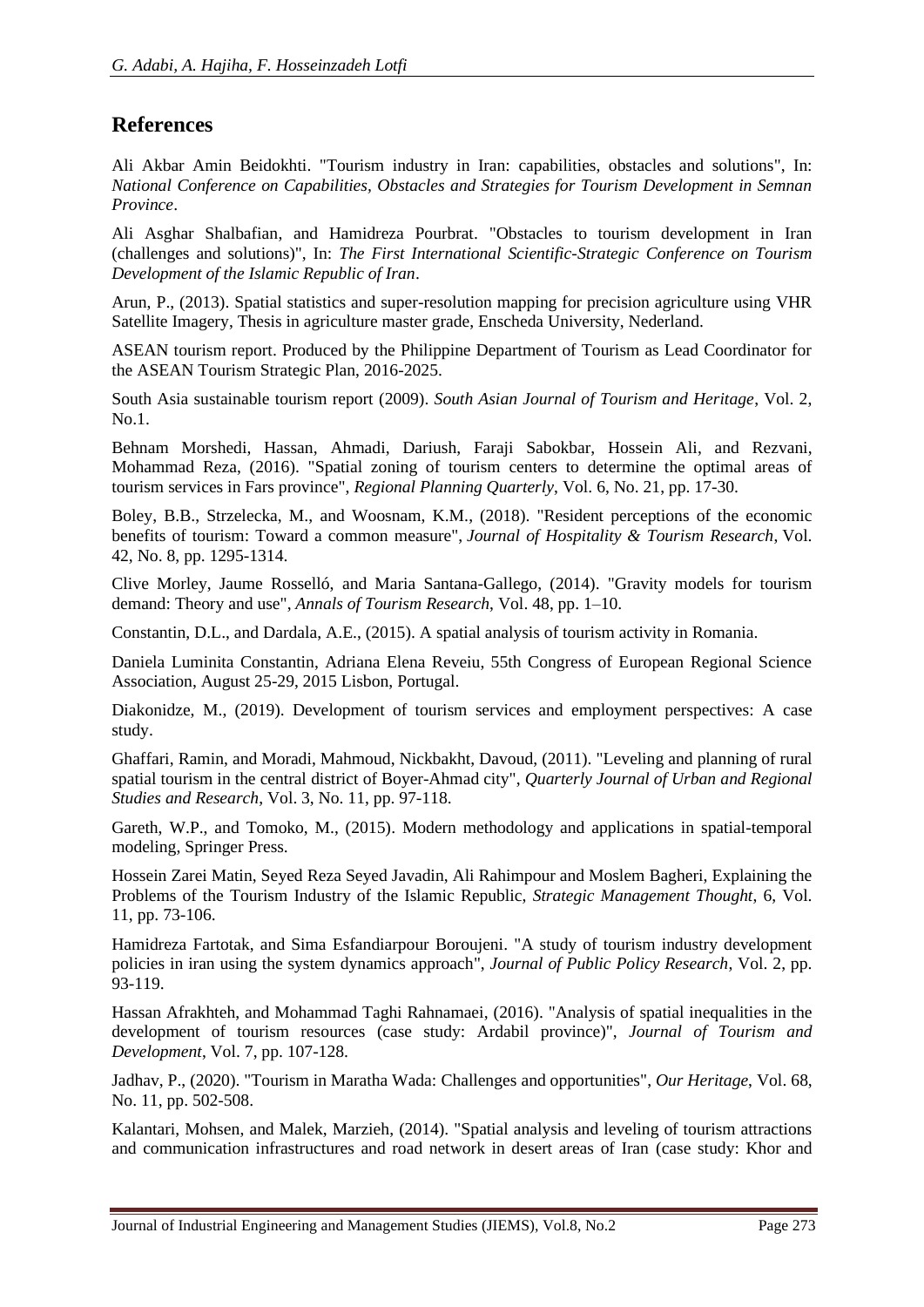Biyabank County) ", *Quarterly Journal of Geographical Studies of Dry Areas*, Vol. 5, No. 17, pp. 53- 70.

Khoshnevis, Yazdi, S., Homa Salehi, K., and Soheilzad, M., (2017). "The relationship between tourism, foreign direct investment, and economic growth: evidence from Iran", *Current Issues in Tourism*, Vol. 20, No. 1, pp. 15-26.

Lashkarizadeh, M., Keshmir, Z., Gashti, H.P., and Shahrivar, R.B., (2012). "Evaluation of the relationship between tourism industry and economic growth in Iran", *Asian Journal of Business and Management Sciences*, Vol. 1, No. 9, pp. 88-97.

Liu, A., and Wu, D.C., (2019). "Tourism productivity and economic growth", *Annals of Tourism Research*, Vol. 76, pp. 253-265.

Ling, Ruan, Ying Long, Ling, Zhan, Xiao Ling, Wu, (2016). "A geographic analysis of optimal signage location selection in scenic area", The International Archives of the Photogrammetry, Remote Sensing and Spatial Information Sciences, Volume XLI-B2, 2016, XXIII ISPRS Congress, 12–19 July 2016, Prague, Czech Republic.

Masoumeh, Aghajani, Saeed, Farahanifard, Fatemeh, Ghorbani Ranjbari, and Mehdi, Mohammadian Tabaghi. "Tourism and its effective factors with a review of religious tourism (case study: Iran)", In: *The First International Conference on Tourism Development Strategies of the Islamic Republic of Iran*.

Maryam, Islahkonha, and Mohammad, Hossein Foroughi. "Pathology of tourism research in Iran", In: *The First International Conference on Tourism Development Strategies of the Islamic Republic of Iran*.

Mojtaba, Lotfifar, and Hossein, Yaghfouri (2012). "The role of security in tourism development (case Study: Chabahar)", In: *The first National Conference on Mokran Coastal Development and Maritime Authority of the Islamic Republic of Iran*.

Mohammadreza, Majidi. "Foreign tourism policy in Iran: Searching for the best model", *Quarterly Journal of Politics, Journal of the University of Law and Political Science*, pp. 272-257.

Mohsen, Kalantari and Marzieh, Malek (2014). "Spatial analysis and leveling of tourism attractions and communication infrastructure and road network in desert areas of Iran (case Study: Khor and Biabanak), *Geographical Studies of Arid Areas*, Year 5, Vol. 17, pp 53-70.

Morteza, Zarehpour, and Hadith, Vafadar, (2015). "Tourism, security, development (case study: Kerman), In: *National Conference on Tourism Culture and Urban Identity*.

Moslim, Bagheri, and Hassan, Zarei Matin. "Explaining strategies for promoting the tourism industry of the Islamic Republic of Iran", *Organizational Culture Management*, Vol. 3, pp 925-944.

Moran, P.A., (2002). "The interpretation of statistical maps", *Journal of the Royal Statistical Society, Series B (Methodological),* Vol. 10, No. 2, pp. 243-251.

Morley, C., Rosselló, J., and Santana-Gallego, M., (2014). "Gravity models for tourism demand: theory and use", *Annals of Tourism Research*, Vol. 48, pp. 1-10.

Naghmeh, Sahebi, Issa, Pourramazan, Mohammad, Baset Qureishi, and Teimur, Amar Haji Shirkia, "Economic pathology of tourism development in rural areas of langrud county", *Quarterly Journal of Economics, Space and Rural Development*, Vol. 3.

Nazarian, Asghar, Karimi, Bebraz, Roshani, Ahmad, (2009). "Evaluation of physical development of Shiraz city with an emphasis on natural factors", *Geographical Quarterly of Zagros Vision*, Vol. 1, No. 1, pp. 5-18.

Nguyen, V.H., and Funck, C., (2019). "Tourism's Contribution to an Equal Income Distribution: Perspectives from Local Enterprises", *Tourism Planning & Development*, Vol. 16, No. 6, pp. 637-656.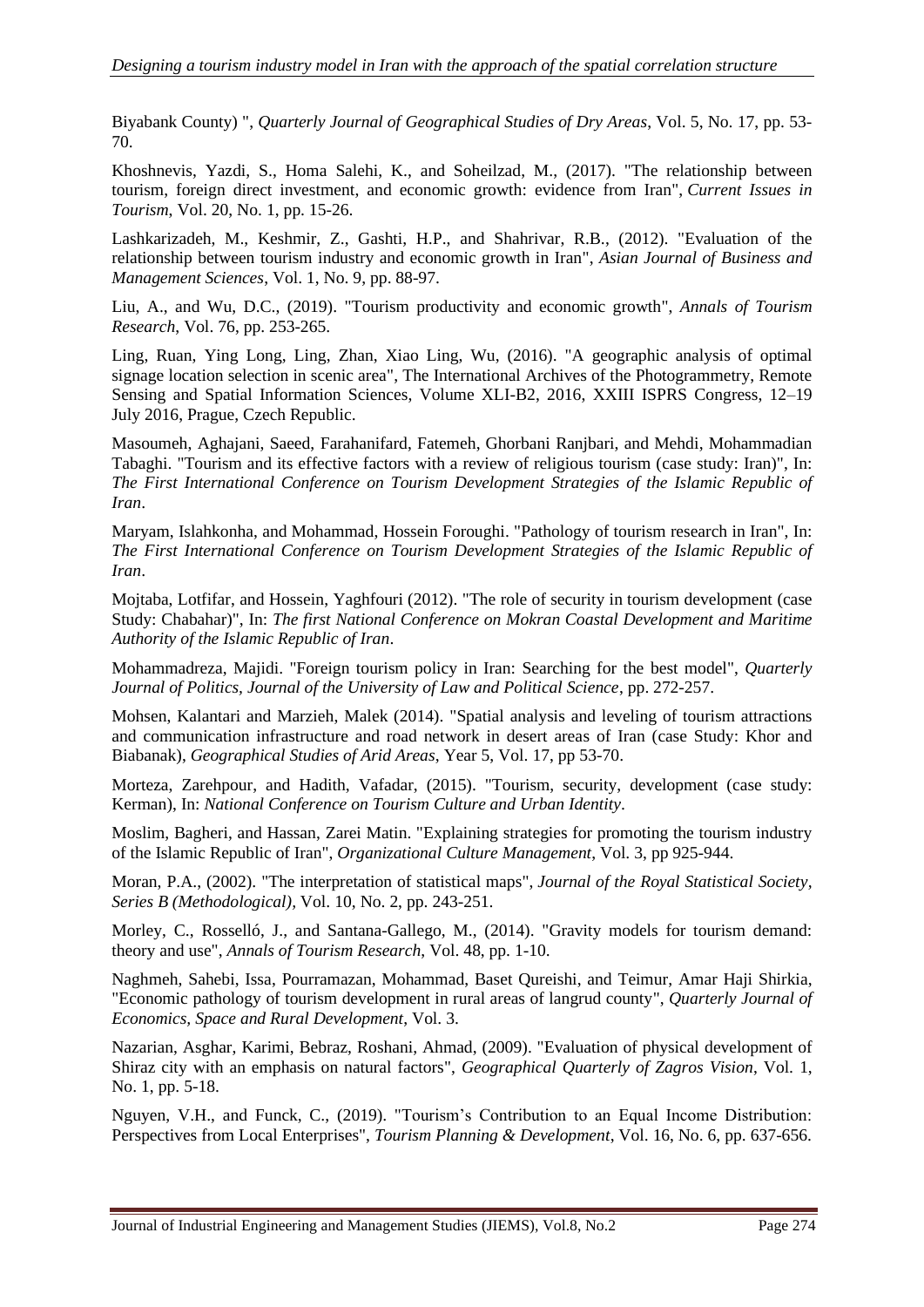Nunkoo, R., Seetanah, B., Jaffur, Z.R.K., Moraghen, P.G.W., and Sannassee, R.V., (2020). "Tourism and economic growth: A meta-regression analysis", *Journal of Travel Research*, Vol. 59, No. 3, pp. 404-423.

Peters, G.W., and Matsui, T., (2015). *Modern methodology and applications in spatial-temporal modeling*, Springer.

Poudyal, A.R.U.N., (2013). *Spatial statistics and super resolution mapping for precision agriculture using VHR satellite imagery*, University of Twente Faculty of Geo-Information and Earth Observation (ITC).

Prakash, B., Kumar, V., and Gautam, R.K., (2020). "The relationship between tourism industry and economic growth in india: evidence from multivariate regression analysis", *Our Heritage*, *68*(30), 13002-13013.

Rein, Ahas, Anto, Aasa, Ular, Mark, Taavi, Pae, and Ain, Kull, (2007). "Seasonal tourism spaces in Estonia: Case study with mobile positioning data", *Tourism Management*, Vol. 28, pp. 898–910.

Reza, Mohseni. "Sustainable tourism in Iran: Functions, challenges, and strategies", *Journal of Geographical Space*, No. 28, pp. 139-171.

Romão, J., and Saito, H., (2017). "A spatial analysis on the determinants of tourism performance in Japanese prefectures", *Asia-Pacific Journal of Regional Science*, *1*(1), 243-264.

Safar, Ghaed Rahmati, and Naghmeh, Daneshmandi, (2018). "Analysis of spatial models of urban tourism (case study: tourism spaces in Isfahan)", *Human Geography Research*, Vol. 50, Vol. 4, pp. 945-961.

Samadi, Ali Hussein, Dehghan, Shabani, Zahra, Moradi, Kochi, Atefeh, (2014). "Spatial analysis of the effect of income distribution inequality on economic growth in Iran", *Journal of Economic Growth and Development Researches*, Vol. 5, No. 19, pp. 57-72.

Sánchez-Galiano, J.C., Martí-Ciriquián, P., and Fernández-Aracil, P., (2017). "Temporary population estimates of mass tourism destinations: The case of Benidorm", *Tourism Management*, Vol. 62, pp. 234-240.

Stankov, U., Armenski, T., Klauco, M., Pavluković, V., Cimbaljević, M., and Drakulić-Kovačević, N., (2017). "Spatial autocorrelation analysis of tourist arrivals using municipal data: A Serbian example", *Geographica Pannonica*, Vol. 21, No. 2, pp. 106-114.

Sustainable tourism indicators ecotourism encyclopedia (2001). First published May 1, research article.

Ţîţu, M.A., Răulea, A.S., and Ţîţu, Ş., (2016). "Measuring service quality in tourism industry", *Procedia-Social and Behavioral Sciences*, Vol. 221, pp. 294-301.

Tsai, Y.H., (2017). "Travel agency managers' perceptions of tourism industry employability", *Journal of Hospitality, Leisure, Sport & Tourism Education*, Vol. 20, pp. 122-133.

Vahed, Aghaei. "The Role of tourism in security development (case study: South Khorasan province)", In: *South Khorasan National Conference on Order and Security.*

Varesi, Hamid Reza, Mohammadi, Jamal, Shahivandi, Ahmad, (2008). "Locating urban green space using geographic information system (case study: Khorramabad city)", *Quarterly Journal of Geography and Regional Development*, Vol. 6, No. 10, pp. 83-103.

Wood, R.E., (2018). "Tourism, culture and the sociology of development", In: *Tourism in South-East Asia* (pp. 48-70), Routledge.

Yang, Y., and Wong, K.K., (2013). "Spatial distribution of tourist flows to China's cities", *Tourism Geographies*, Vol. 15, No. 2, pp. 338-363.